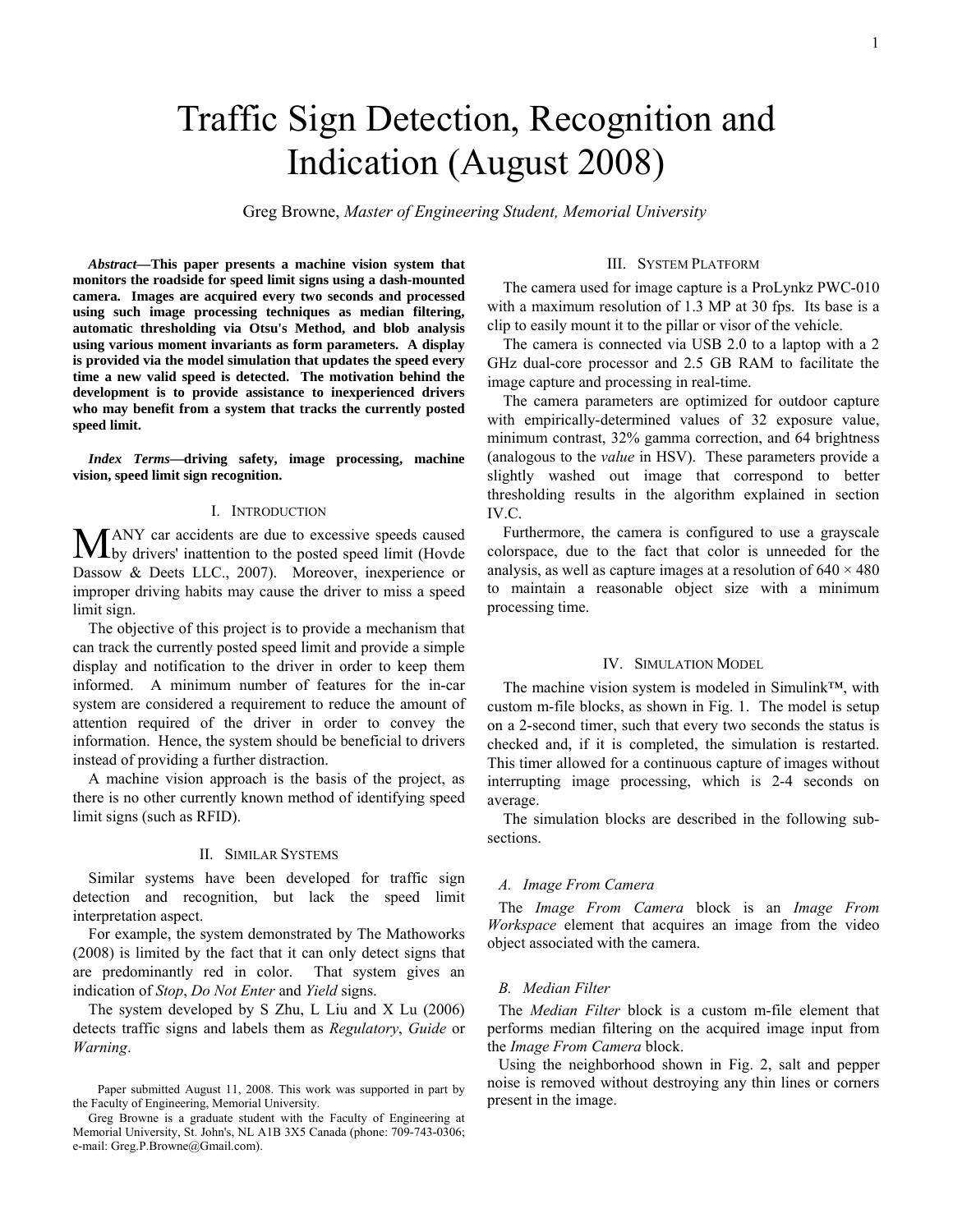

**Fig. 1 Simulation Model**

|    |                             |                | Fig. 2 Median Filter Neighborhood |
|----|-----------------------------|----------------|-----------------------------------|
|    | 0 0 1 0 0                   |                |                                   |
|    | $0 \quad 0 \quad 1 \quad 0$ | $\mathbf{0}$   |                                   |
|    | $1 \t1 \t1 \t1$             | $\blacksquare$ |                                   |
| 0. | $0 \quad 1 \quad 0$         | $\Omega$       |                                   |
|    | $0 \t0 \t1 \t0$             | - 0            |                                   |

#### *C. Auto Threshold*

The *Auto Threshold* block is a custom m-file element that performs thresholding of the image input from the *Median Filter* block, using Otsu's Method (Otsu, 1979).

Prior to performing Otsu's Method, the algorithm attempts to minimize the threshold interval to improve efficiency. A  $4<sup>th</sup>$ order polynomial is fit to the image histogram and  $1<sup>st</sup>$  and  $2<sup>nd</sup>$ derivative tests are performed on it to determine extrema and associated concavity. If two unique, real peaks are found, the optimal threshold must lie between them – this prevents the algorithm from having to search the entire available gray-level range.

Once the interval has been determined, the optimal threshold is the value that minimizes the in-class variance. Conversely, to simplify computation, the threshold, *T*, is the value that **maximizes between-class variance**,  $\sigma^2_{Between}(T)$ (Morse, 2000), as shown in (1).

$$
\sigma_{Between}^2(T) = n_B(T)n_O(T)[\mu_B(T) - \mu_O(T)]^2
$$
 (1)

Where, *n* is the number of pixels and  $\mu$  is the combined mean for the entities subscripted as *B* for background and *O* for object.

The resulting threshold is then applied to the image to covert it from grayscale to binary (monochrome).

#### *D. Sign Analyzer*

The *Sign Analyzer* block is a custom m-file element that performs contour tracking, blob analysis and speed recognition on the thresholded image input from the *Auto Threshold* block.

Objects in the image are identified using crack code contour tracking and their respective moments calculated  $(M_{00}, M_{01},$  $M_{10}$ ,  $M_{02}$ ,  $M_{20}$ , and  $M_{11}$ ).

The identified objects undergo three stages of processing – pre-conditioning, parametric form analysis and postconditioning, described in the following sub-sections.

#### *1) Pre-Conditioning*

Only objects that have an area  $(M_{00})$  larger than 16 square pixels are considered as potential digits of the speed. Objects that fail this criterion are considered noise and disregarded.

### *2) Parametric Form Analysis*

Objects that pass pre-conditioning undergo parametric form analysis. The form parameters calculated include the *number of holes* (indicated by a negative area when tracking via crack code), *complexity*, *circularity* (Haralick, 1974),  $R_I$ ,  $\psi_I$ , and  $\psi_2$ (Krouglicof, 2007) using (2)-(6).

$$
Complexity = \frac{Perimeter^2}{M_{00}} \tag{2}
$$

$$
Circularity = 1.411 \left[ \frac{\mu_R}{\sigma_R} \right]^{0.4724}
$$
 (3)

$$
R_{I} = \frac{\overline{I_{min}}}{\overline{I_{max}}} = \frac{(\overline{M_{20}} + \overline{M_{02}}) - \sqrt{(\overline{M_{20}} - \overline{M_{02}})^{2} + 4\overline{M_{11}}^{2}}}{(\overline{M_{20}} + \overline{M_{02}}) + \sqrt{(\overline{M_{20}} - \overline{M_{02}})^{2} + 4\overline{M_{11}}^{2}}}
$$
(4)

$$
\psi_1 = \frac{\overline{M_{20}} + \overline{M_{02}}}{M_{00}^2} \tag{5}
$$

$$
\psi_2 = \frac{(\overline{M_{20}} - \overline{M_{02}})^2 + 4\overline{M_{11}}^2}{M_{00}^4}
$$
\n(6)

Where,  $\mu_R$  is the mean distance from the centroid of the object to its border,  $\sigma_R$  is the associated standard deviation, *I* is the moment of inertia, and an over-bar represents a central value (referenced with respect to the centroid, as opposed to the image origin).

The form parameters, *fi*, are normalized (0-1) and compared against normalized values, *ti*, obtained by using training images, such as Fig. 3 (CanLII, 1990). The comparison is based on the least sum of squared deviations, as shown in (7).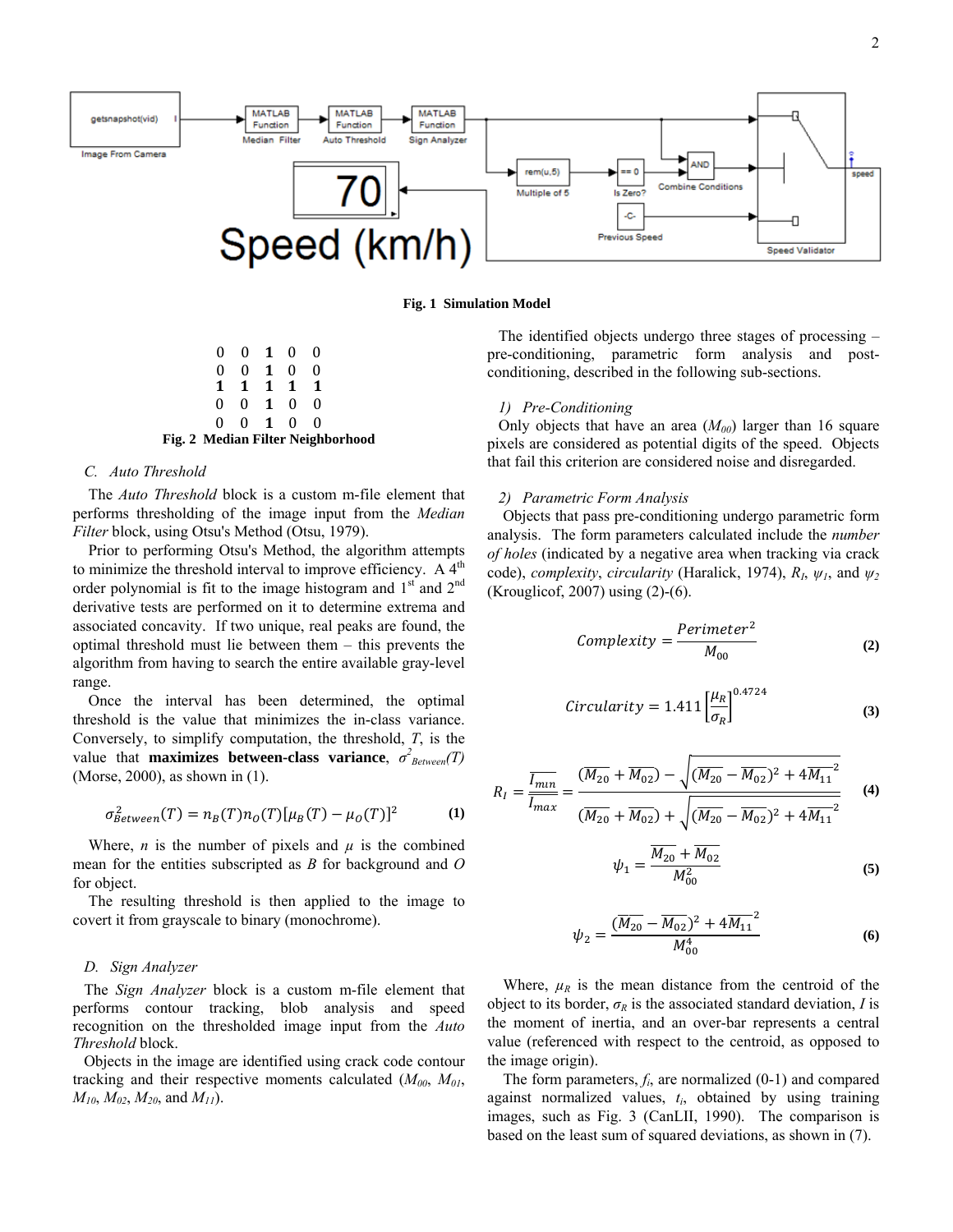

**Fig. 3 Sample Training Speed Limit Sign** 

$$
Error = \sqrt{\sum_{i=1}^{6} [W_i(f_i - t_i)]^2}
$$
 (7)

Each form parameter is assigned a weight,  $W_i$ , that provides the best classification results. The minimum error associated with the calculated form parameters and each digit (0-9) is used to classify the object as the corresponding digit if its certainty is at least 75%.

It is important to note that a zero digit on a given speed limit sign can take one of three different shapes (varying roundness) based on the standard fonts used in Canada. Hence, there are three sets of form parameters to ensure the fidelity of classification.

#### *3) Post-Conditioning*

Objects that are classified using their form parameters must also satisfy some practical conditions.

When arranged in descending order by height, consecutive valid digits will have a height within a tolerance of 10%. This criterion prevents extraneous objects from being matched with digits and contaminating the speed interpretation. For example, a light pole could look like a *1*, or a big donut could look like a *0*, however, it is unlikely that another object will be matched of the same height. Moreover, the tolerance is within 10% instead of a hard equality to allow for slight deviation in acquisition, or even in the sign manufacture.

Consecutive valid digits will be vertically aligned to within 50% of their height. This criterion also prevents extraneous objects from being matched with digits and causing speed misinterpretation. For example, when considering Fig. 4 (WoS, 2007), one of the goat antlers will match a 7 via form parameters and relative height to the 2 valid digits, resulting in a speed of 707 km/h. However, because it is not vertically aligned with the other digits, it is dismissed. Furthermore, the tolerance is 50% to allow digits to still be interpreted regardless of reasonable perspective.



**Fig. 4 Speed Misinterpreted Without Post-Conditioning** 

There will only be two or three valid digits in an image – realistically, there will not be any speed limits with one digit or more than three digits. This is to prevent an advertisement, or similar sign, from causing the system to interpret a string of numbers (like a phone number) as a speed limit. If less than two digits or more than three digits are recognized, the speed is dismissed.

The interpreted speed must be less than 255 km/h. In practicality, most speed limits will be in the range of 30-110 km/h. If a speed is determined to be higher than 255 km/h, it is dismissed.

# *E. Speed Validator*

The *Speed Validator* block is a *Switch* element that adds an additional post-condition for the run-time speed display.

The *Speed Validator* switches the speed output from the *Speed Analyzer* if it is a non-zero multiple of five. This adds further protection against noise that unstatistically passes all validity tests and presents a false positive. In practice, there are no posted speed limits that are not a multiple of five. Also, the non-zero condition prevents the switch from triggering when no valid speed is found.

If the condition fails, then the last known valid speed is switched back onto the display. This maintains the current speed limit for the driver to review regardless of the distance between speed limit signs.

#### V. TYPICAL SEQUENCE

Fig. 5 shows a typical scene from the mounting location of the camera. After undergoing median filtering, auto thresholding and blob analysis, the resulting image and recognition is shown in Fig. 6. The resulting speed is displayed in the *Speed* block of the model simulation, in Fig. 7.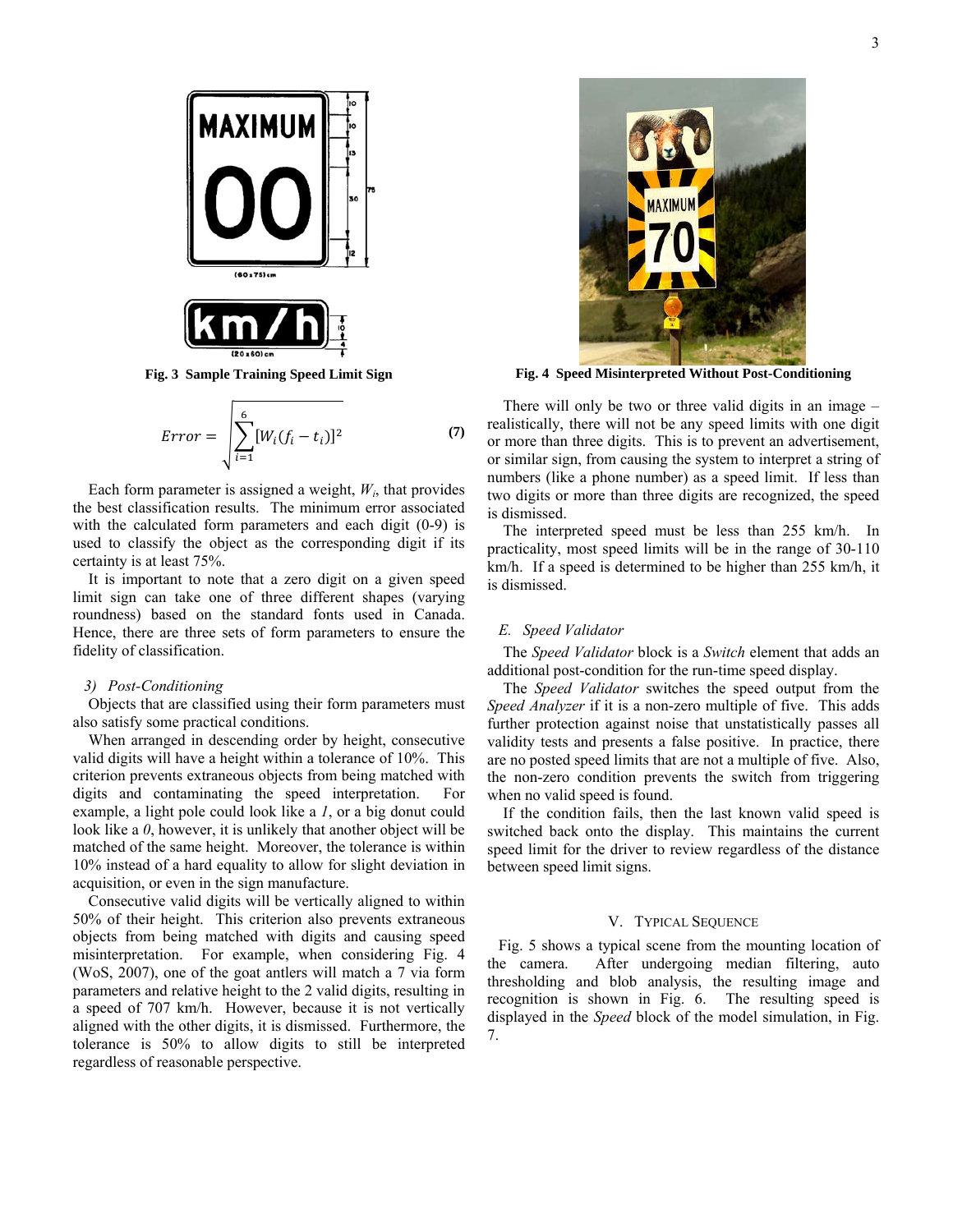

**Fig. 5 Image from Camera** 



**Fig. 6 Image after Processing & Analysis** 



**Fig. 7 Model Simulation Speed Display** 

#### VI. FUTURE DEVELOPMENT

A modular addition to the machine vision system described in this paper would be the integration of an OBD-II interface, such as that previously developed by myself, shown in Fig. 8, for a project comparing fuel economy (Browne, 2008).



**Fig. 8 OBD-II Interface** 

The interface could be added to the simulation model as a custom m-file element that would communicate with the ECU (Electronic Control Unit) of the vehicle every period to request the current vehicle speed. This value could then be compared to the current valid speed limit to provide a notification to the driver if excessive speeding is detected.

Integration of this module would require little effort as previous development has included the implementation of the serial object and communication (including requesting vehicle speed).

#### VII. CONCLUSION

The goal of the machine vision system described in this paper is to provide an aide to inexperienced or careless drivers that could potentially benefit from having the roadside monitored for them.

Young drivers could certainly benefit from a system that would notify them of when they are speeding until they become accustomed to driving.

Driver education has become a significant part of a teenage life in North America and any support technology can provide young drivers could be seen as a potential asset.

With further testing of the algorithm to ensure its robustness, along with the integration of the OBD-II interface to complete the feedback loop, the presented system could perform the function beneficial to these drivers.

#### **REFERENCES**

Browne, G. (2008). *Design of Experiments to Determine Factors Contributing to Fuel Economy.* Memorial University, Faculty of Engineering, St. John's.

CanLII. N/A. *SIGNS, R.R.O. 1990, Reg. 615.* Canadian Legal Information Institute, Ottawa, Ontario, Canada.

Haralick, R. (1974, January 31). A Measure for Circularity of Digital Figures. *IEEE Transactions on Systems, Man, and Cybernetics* , 394-396.

Hovde Dassow & Deets LLC. (2007, May 29). *Causes of Auto Accidents*. Retrieved May 14, 2008, from Car Accident Lawyers Indianapolis | Indiana Reckless & Inattentive Driving Attorneys Fort Wayne, Gary::